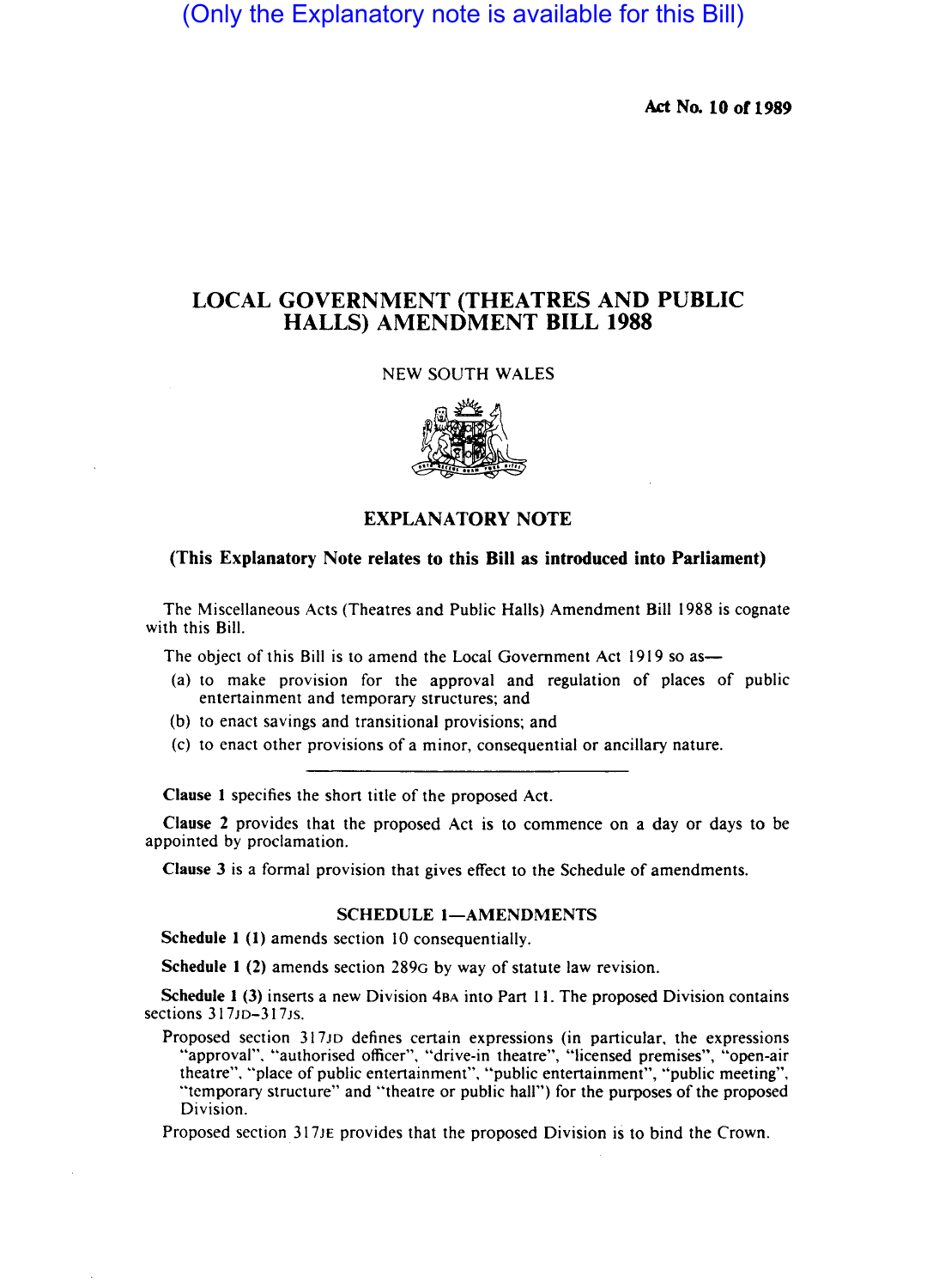- Proposed section 317JF prohibits the use of a building or place of public entertainment for the purposes of public entertainment unless an approval is in force in respect of that building or place. Contravention of the section will attract a penalty of 10 penalty units (\$1.000) for individuals or 20 penalty units (\$2.000) for corporations.
- Proposed section 317JG prohibits the use of licensed premises for the purposes of entertainment unless an approval is in force in respect of those premises. Contravention of the section will attract a penalty of 10 penalty units (\$1.000) for individuals or 20 penalty units (\$2.000) for corporations.
- Proposed section 317JH prohibits the use of a temporary structure for the purposes of public entertainment unless an approval is in forthin respect of that structure.<br>Contravention of the section will attract a pchalty ... 10 penalty units (\$1,000) for individuals or 20 penalty units  $(\$2,000)$  for corporations.
- Proposed section 317J1 prohibits the use of a building for the purposes of public meetings unless an approval is in force in respect of that building. Contravention of the section will attract a penalty of 10 penalty units (\$1.000) for individuals or 20 penalty units (\$2.000) for corporations.
- Proposed section 317JJ provides for the making of ordinances in relation to places of public entertainment and temporary structures.
- Proposed section 317JK enables a council to give approvals for places of public entertainment. and enables the Minister to give directions to a council in relation to the revocation and suspension of approvals and the imposition. variation and rescission of conditions to which approvals may be subject.
- Proposed section 317JL enables an authorised officer to exercise the functions of a council (in relation to the giving of approvals) in respect of certain specified places of public entertainment and in respect of all temporary structures. The decisions of an authorised officer are to be subject to review by the Minister. Unlike the decisions of a council. the decisions of the Minister will not be subject to a right of appeal.
- Proposed section 317 JM subordinates the provisions of the Construction Safety Act 1912 to those of the proposed Division in relation to amusement devices within the meaning of that Act.
- Proposed section 317 IN enables a council to issue an emergency closure order in respect of a place of public entertainment or temporary structure in which an entertainment or meeting is being conducted if it appears that the conduct of the entertainment or meeting constitutes a life-threatening hazard. Contravention of such an order will attract a penalty of 50 penalty units (\$5,000) or imprisonment for 6 months. or both. for individuals or 100 penalty units (\$10.000) for corporations.
- Proposed section 317 JO empowers the Minister to exercise the powers of a council under proposed section 317JN in respect of specified places of public entertainment and in respect of all temporary structures.
- Proposed section 317JP empowers an authorised officer to exercise the powers of entry cgnferred on a council by section 524 for the purpose of determining whether a place of public entertainment complies with the provisions of an ordinance under the proposed Division or with the conditions of any approval relating to the place.
- Proposed section 317JQ empowers an authorised officer to exercise the powers conferred on a council by Division 48 of Part I1 in respect of specified buildings. These powers enable a council to require the owner of a building to carry out necessary improvements on the building.
- Proposed section 317 JR empowers an authorised officer or member of the police force to. enter premises (other than residential premises) and temporary structures in or on which it is suspected that a provision of the proposed Division. or of an ordinance under the proposed Division, is being or has been contravened.